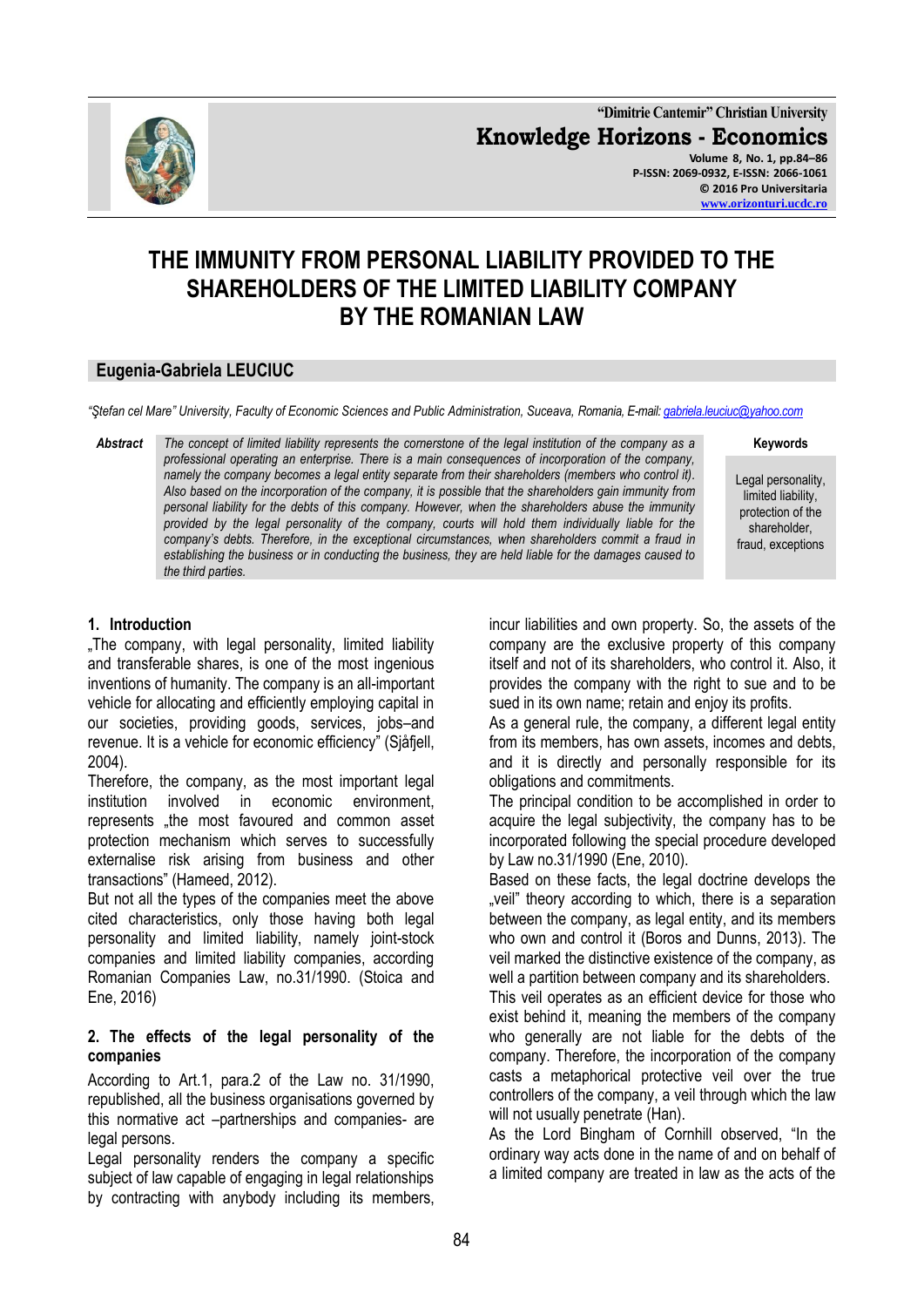company, not of the individuals who do them. That is the veil which incorporation confers."

Company with legal personality and limited liability, offers a good protection of shareholders against to the claims of the company' creditors and a way of protection of their assets against to the claims of same social creditors. (Cristea, Ene, Voica *et al*., 2009) "Entity shielding and limited liability are forms of asset partitioning, in that they allocate claims to the assets of a firm and claims to the personal assets of the firm's owners to different groups of creditors" (Hansmann, Kraakman, Squire, 2005).

Thus, incorporation also bring about the limited liability of the members, with the effect that they are generally not liable for the debts of the corporation. In other words, members of a company benefit from the limited liability principle according to which none of them are liable for actions taken on behalf of their company. (Ene, 2016)

# **3. Concept of limited liability**

The extensive immunity from personal liability for the actions of the company granted to the shareholders represents one of the cornerstones of Company Law developed by legal systems around the world. (Ştefanescu, Ene, Lupulescu, Vartolomei, 2003)

The concept of limited liability represents the legal basis for the transferability of shares, otherwise the buyer of share would have to take into account the assets of all other shareholders for determine the risk of this acquisition. Also, limited liability makes possible to multiply the investments since the investors have not to monitor all these investments in order to reduce the potential risks.

As Llanillo demonstrates, the limited liability has two main practical grounds: to encourage economic development based on investment and to allow to the wealth to be spreaded and accumulated.

Furthermore, he argues that the businesses require a huge amounts of capital and one way to obtain this is to ensure the investors that their investments are not risky, they not peril their assets.

Because the investors will have no personal liability for the company's debts, they are "set free to invest in various business ventures without the need to incur the excessive costs necessary to monitor each enterprise closely" (Krendl, 1978)

As Sheahan observes the limited liability of shareholders .. decreases the costs to shareholders of monitoring the actions of managers; increases the incentive to act efficiently and in the interest of shareholders by promoting the free transfer of shares; increases the efficiency of securities markets since share trading does not depend on an evaluation of the wealth of individual shareholders, only the company itself; encourages shareholders to hold diverse share portfolios, thereby permitting companies to raise capital at lower costs because of the shareholders reduced risks and the facilitation of optimal investment decisions by managers by pursuing projects with positive net present values rather than being concerned with the risk to shareholders that such projects may bring." (*apud* Hameed, 2012).

The limited liability principle is the main reason for the use of both joint-stock company and limited liability company as the "viable asset protection mechanism" (Hameed, 2012).

### **4. Exceptions to the immunity of the shareholder provided by the limited liability principle**

Normally, the veil of the company protects its members from liability for company's debts, but when these individuals abuse the corporate privilege, courts will disregard the legal personality of the company and hold them personally liable.

The overlooking of the limited liability principle and retaining responsability on shareholders is an exceptional procedure known as piercing the corporate veil. Therefore, only in exceptional circumstances the court shall go beyond the veil and override the company's legal personality in order to examine and ascertain the true state of affairs.

So immunity of the shareholder provided by the limited liability principle is not without its exceptions.

One of the most important exceptions is founded on the concept of the fraud occurred at the moment of setting up of the company or later on in running the enterprise. So, the occurrence of fraud would permit the piercing of the veil assured by company's legal personality and recovering the personal assets of the shareholders.

*Fraud* is *inter alia an unconscionable dealing, a knowing misrepresentation of the truth or concealment of a material and in equity means an unconscientious dealing*.( Black's Law Dictionary)

Usually, courts stated that where an individual creates or runs a company to act as a shield for fraudulent purposes or as a facade, in order to avoid personal liability by the shareholders amounts to *"fraud"* for the purposes of veil piercing.

As Wormser concluded "When the conception of corporate entity is employed to defraud creditors, to evade an existing obligation, to circumvent a statute, to achieve or perpetuate monopoly, or to protect knavery or crime, the courts will draw aside the web [i.e., veil] of entity, will regard the corporate company as an association of live, up-and-doing, men and women shareholders, and will do justice between real persons." However, the legal parameters of the ground of fraud, where a company is employed as a facade for fraud, as an instrument used by shareholders to avoid their